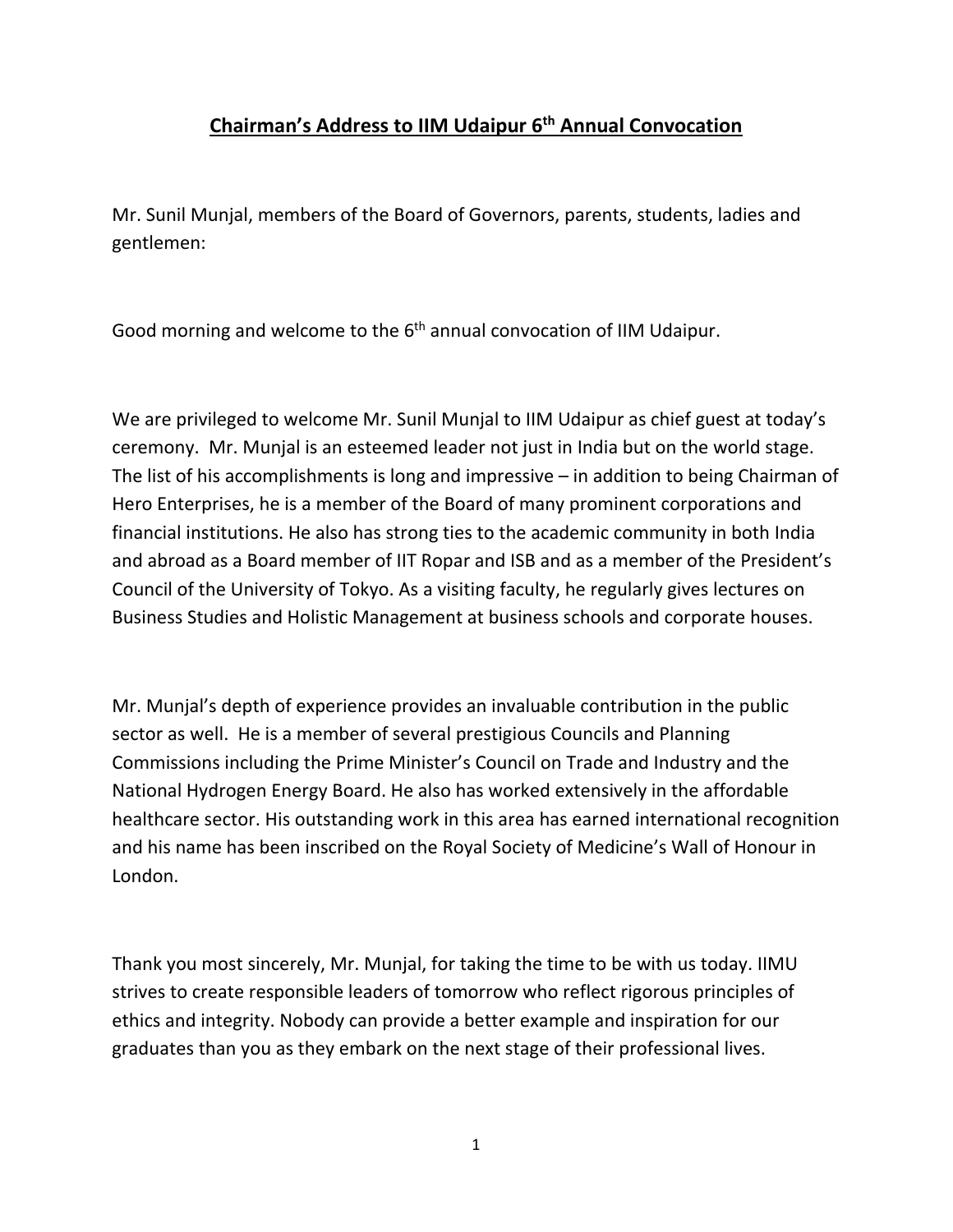Today's convocation gives us all a chance to celebrate IIM Udaipur's considerable achievements. It is a proud moment for us to see almost 200 graduates in our PGP and PGPX programs. This 6<sup>th</sup> convocation is the first to take place since Parliament passed the Indian Institutes of Management Act. This Act recognizes IIMs as institutions of national importance. It gives IIMs more autonomy over their governance and allows IIMs to confer degrees rather than diplomas. Our PGP graduates today will be the first at IIMU to receive the degree of Master of Business Administration. Another important change is that the Act mandates that up to five alumni can become members of the institute's Board of Governors. So in future some of you graduating today, along with your fellow alumni, may find yourselves able to have a direct influence on the ongoing development of IIMU. The Board of Governor's welcomes these changes and solemnly engages that the Institute will exercise this increased autonomy in a responsible manner.

This is our second convocation here on IIMU's new permanent campus in Balicha. As you can see, the campus is still a work in progress but we are pleased to inform you that the master plan for the campus has been awarded GRIHA's 5 Star LD rating, the highest level for large developments. GRIHA – an acronym for Green Rating for Integrated Habitat Assessment – is an independent society which was adopted by the Government of India in 2007 as the national rating system for green (energy efficient) buildings and campuses in India.

Environmental consciousness and ecological sustainability are part of IIMU's core values. This recognition confirms that IIMU's mission is being actively reflected in its activities from the ground up.

We are also immensely proud that B.V. Doshi, the founding partner of Vastu Shilpa, the company that designed IIMU's campus, has been awarded the Pritzker Prize. This is the highest and most prestigious honour in the field of architecture.

From day one, dreaming big has been a hallmark of IIM Udaipur. Building on the proud legacy of the established IIMs, we set a lofty goal – by 2030, IIMU would take its place among the best management institutes in the world. Already, impressive progress has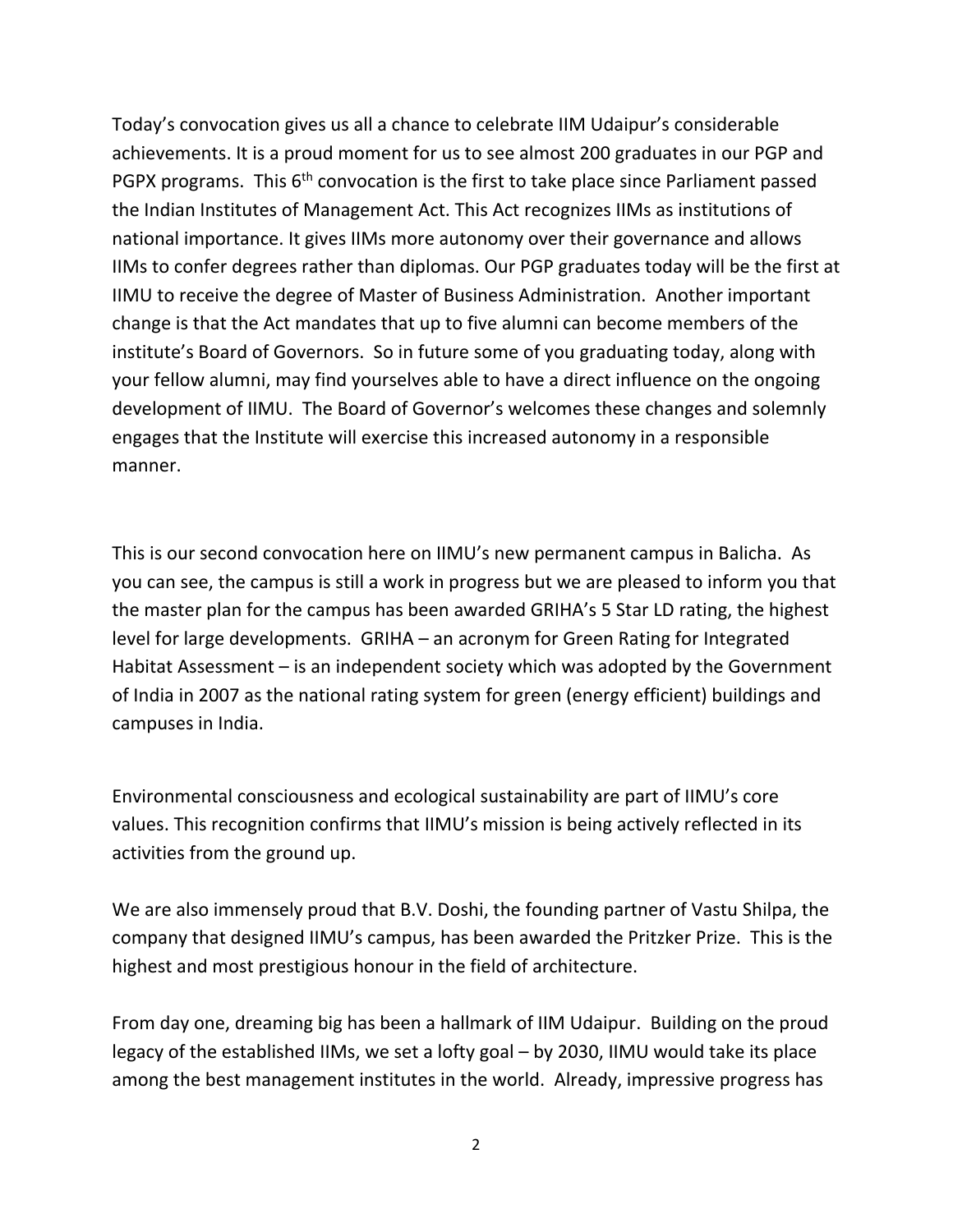been made. We have built a strong foundation that has emphasized excellence in academics, leadership in research and the creation of a robust, student-centered culture. We can look with pride at how much has been achieved so far.

Becoming a leader in management research is one of the lynchpins of our strategic plan and we are very pleased with the results to date. According to the methodology deployed by the UT Dallas' Naveen Jindal School of Management, IIMU is now rated 3<sup>rd</sup> among Indian business schools based on research published in leading global journals. I want to congratulate all our faculty for their impressive research accomplishments.

Growth in the size of our permanent faculty and our student population continues on track. We expect the incoming batch of students to reach 250 and we now have 33 fulltime faculty. The quality of our teaching is a source of satisfaction and pride. Our excellent young permanent faculty are supported by esteemed visiting faculty, both professors from some of the best management schools in India and abroad as well as highly accomplished practitioners. We are glad that almost 20 of our visiting faculty members are here with us today.

IIMU has also forged strong relationships with a number of international universities, including Purdue and Duke in the United States. Together IIMU and Purdue have partnered to create PGPX which is unique among one year programs in India. PGPX students graduate with dual degrees from Purdue and IIMU and gain intensive international exposure by spending a full five-month semester at Purdue. The 21 PGPX students graduating today constitute the largest batch so far, as well as the most accomplished. IIMU students had a chance to shine at Purdue. Four of you made the Dean's list and nine students were on the Academic Honours list. Bravo!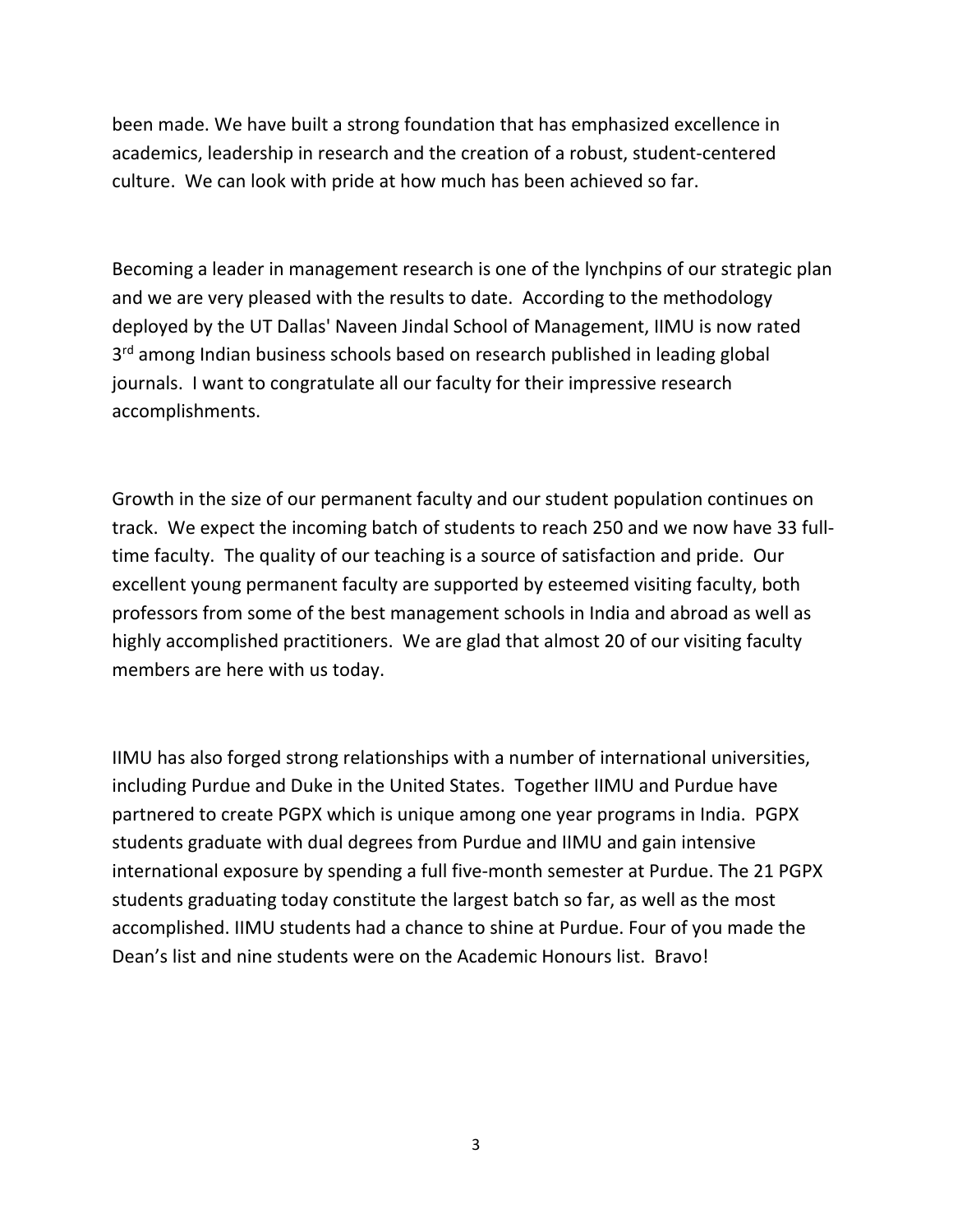With Duke University, we organize a unique six-week program each year, the Summer School for Future Leaders in Development. The program brings together students from Duke, students from prominent Indian universities and early career staff members from Indian non-governmental organizations (NGOs) and works closely with communities and NGOs in Rajasthan.

Our Fellow Program in Management, IIMU's doctoral level program, now encompasses four areas – Marketing, Operations Management, Finance & Accounting and Organizational Behavior & Human Resources Management. Interviews with candidates shortlisted for the upcoming batch will begin shortly and we look forward to steady growth in the FPM in the coming years.

The student-driven culture at IIMU encourages students to participate in a myriad of activities outside the classroom. This year, PGP students organized a number of major events and conclaves with great skill and professionalism including Audacity, IIMU's flagship cultural extravaganza, the Supply Chain Summit, Solaris, the two-day event that includes the Leadership Summit, the Finance Summit and the Marketing Conclave, and the Leap Day Literary Fest, among many others.

Inspiring entrepreneurship and innovation is a key element of IIMU's culture. Our new Incubation Center supports aspiring entrepreneurs in the Udaipur region by helping incubatees develop and test their ideas, connect to domain experts, find seed funding and contact potential investors. IIMU also nurtures and promotes entrepreneurship among our students. This year ten PGP students have opted to work on developing business plans for their entrepreneurial projects in lieu of their summer corporate internships.

Once again, I want to take this opportunity to acknowledge and thank the city of Udaipur and so many officials in different departments who have provided unceasing support as we continue to build our new campus. IIMU's roots in Udaipur are strong and deep. We greatly value our relationship with the city and State government, with